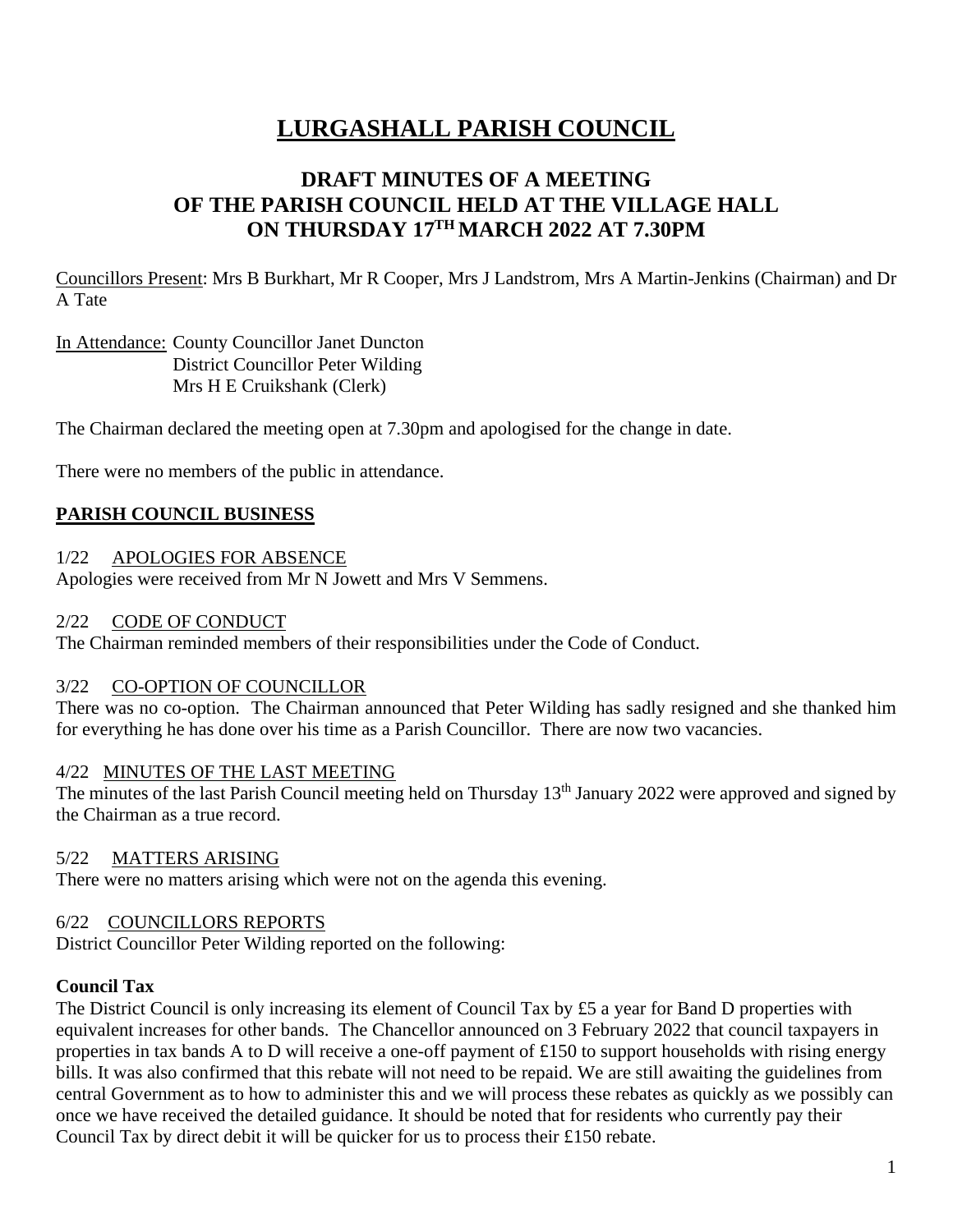## **A27 Litter Clearance**

The council is responsible for litter picking all public highways in the district. This includes a 15-mile section of the A27. Litter picking has to be completed at night due to the dangers associated with working on such a highspeed road. The task takes fifteen-night shifts to complete and generates some 430 bags of litter and 16 van loads of car parts! It costs about £47,000. The cost and complexity of the task means it can only be completed once a year and we choose to do it at this time when vegetation is at its lowest, thereby exposing as much litter as possible.

## **Road Safety**

CDC is supporting the County Council's initiative for Quiet Lanes and a 20mph speed limit in the centre of Chichester. The SDNP is also looking at having a lower speed limit in rural lanes across the National Park. **Season of Culture**

Celebrations will be taking place to recognise 60 years of Chichester Festival Theatre; 40 years of Pallant House Gallery; 30 years of Chichester Cinema at New Park's International Film Festival; 10 years of The Novium Museum and the Festival of Chichester; and even more impressively, 200 years of the Chichester Ship Canal Trust! The launch events will start at the end of March and will be held at 6.30pm on Chichester's Cathedral Green on 29 March, and Cowdray Ruins in Midhurst on 31 March.

Any queries of a District nature, please do not hesitate to contact Peter Wilding on [pwilding@chichester.gov.uk](mailto:pwilding@chichester.gov.uk)

County Councillor Janet Duncton reported on the following:

- It isn't that we haven't been busy with all our normal duties but the main item as ever has been getting the budget done and this has now been achieved. I thought as that was the case and it's been difficult and not going to get easier, I would give you the headlines. The main news for all residents is that the County's Council Tax increase is set for 2.99%. One percent of this is specifically for Adult Services. The other 1.99% for our other duties. It's always trying to balance what you can do and what could be done differently, what must stay and occasionally what can we increase. Well, the good news is that we have included an extra 21 million over the next 5 years on top of the Highways budget. Highways have got to tackle highways issues like the neverending potholes situation to improve our road network and I am sure you wouldn't disagree. Not only potholes but general maintenance of the highways etc. By far the largest budget is for Adult Care, especially in our everincreasing ageing population. Isn't it great that we are all living longer but of course some as they age need more care than others and we must try and cater for this. On top of this there has been over 2 years of pandemic and we have to say the Government have generously reimbursed the majority of our outgoings on Covid. There is of course another side and that is the extra work involved in, for instance working with the NHS to see that those that could be taken out of Hospital have a suitable place to go. We have also had to work with other Counties and the Government to provide accommodation for refugees and un-accompanied young people. We are not in this alone but we are an active partner. One last thing to cope with is of course having to make provision for the increase in National Insurance. This has all been taken into account. Sorry it's all been about the budget but be assured it is a balanced budget which to be legal it must be and it's not going to get easier in coming years. Chichester District Council set its budget next Tuesday.

A quick note for the rest of County business.

Our Children's Services have continued to improve and once again there is no intention to take West Sussex Children's Services into a Trust. We still of course have an OFSTED in some months' time but feeling quite confident. On a happy note, also one of our social workers Vivian Okeze-Tirado won overall Social Worker of the Year and the Social Justice gold award at the national Social Worker of the year awards. I think we should all be proud of her achievements. She attended Council and we presented her with a bouquet and lots of praise. Huge achievement.

The Queens Jubilee draws nearer and most parishes have made announcements with their plans. I do hope I will be able to attend some of them but for those I don't get to I hope your plans are going well and please keep me informed so that I can visit at least some of my parishes. I am sure you can appreciate that with 11 Parishes in my division it's not possible to be everywhere. If you need help at either County or Chichester District level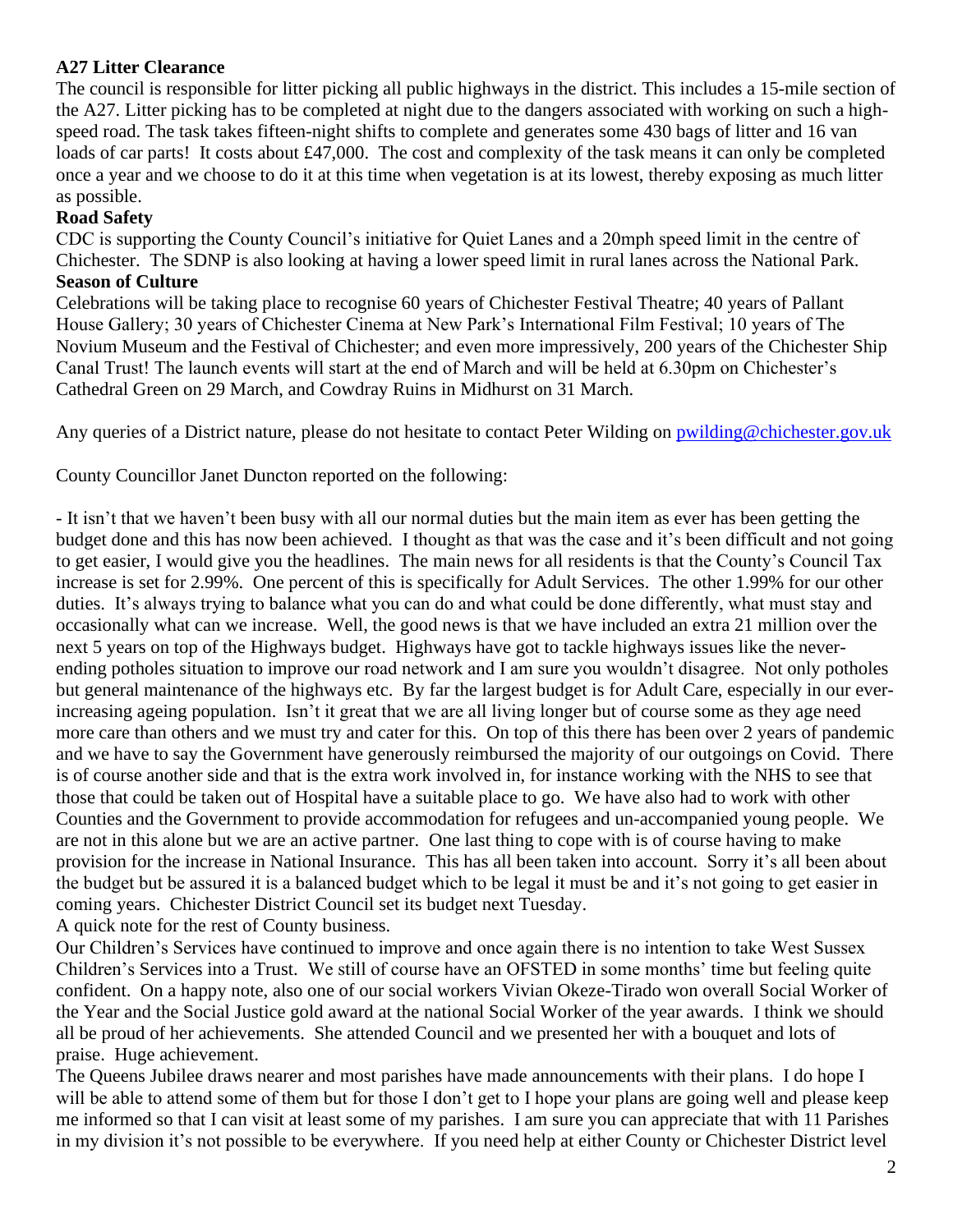my county e-mail is [janet.duncton@westsussex.gov.uk](https://webmail.function28.co.uk/mail/compose?to=janet.duncton@westsussex.gov.uk) or [jduncton@chichester.gov.uk.](https://webmail.function28.co.uk/mail/compose?to=jduncton@chichester.gov.uk) My mobile is 07979152898

The Clerk asked Mrs Duncton for an update on Jobsons Lane. She reported that WSCC Highways had filled in 25 potholes last week. Mrs Martin-Jenkins said that there are still craters on the road and there had only been an accident last week where a cyclist had fallen due to the uneven road surface, he then lay unconscious and once found, had to wait 2hrs for an ambulance. It needs resurfacing. The state of Jobsons Lane is the one subject everyone in the parish is talking about. It has been a huge problem for 2 years now and a resolution needs to be found. The road is the main artery to the village and the Parish Council and residents are fed up being ignored. Mrs Duncton said she would write to Members Highways once again and suggested the Clerk contact Mike Dare, the Assistant Highways Manager and request a meeting. The Clerk to action and to report the dangerous state of the road via LoveCleanStreets once again.

*Mrs Duncton left the meeting at 8.30pm*

## 7/22 FINANCE

The Clerk had previously distributed Appendix 2a, b and c which included:

- a) A statement of the position of the Council's bank accounts as at  $10<sup>th</sup>$  March 2022
- b) Budget monitoring sheet as at  $10<sup>th</sup>$  March 2022
- c) Donation requests 2021/22

The Council's current financial position at £25,193, bank account and budget monitoring sheet were noted. The members duly approved the payment for Mrs Helen Cruikshank (Clerk's January & February Salary & Exps)  $\omega$ £815, The Leconfield Estates (Allotment water) @ £11, Mr Allan Marsh (Allotment tap repairs) @ £95, Mr Gary Sharp (Refurbishment of fingerboards) @ £450 and Mrs Liz Stedall (Newsletter 2022/23) @ £620.

The members discussed the question of donations (Appendix 2c). It was agreed that the following donations be made and payments for these were approved;

Waverley Citizens Advice Bureau £100 Sussex Air Ambulance £100 Chichester (Petworth) Food Bank £100 Rother Valley Together £100 Petworth Cottage Nursing Home £50 Midhurst Community Bus £100 Tandem £100 West Sussex Mind £50 Sylvia Beaufoy Centre £100

The Clerk had carried out a VAT refund claim for the past year @ £577

Having attended a Fete meeting, Mrs Martin-Jenkins asked whether the Parish Council would consider an interestfree loan (£3,000-5,000) to Lurgashall Fete to help with capital for this year so individuals don't have to use personal money. It was agreed this would be a good community thing to do as either a loan or donation dependant on the amount. Mrs Martin-Jenkins to confirm what amount is required. The Clerk is waiting to hear from SSALC whether the Parish Council is legally allowed to do this.

## 8/22 PLANNING

The Clerk had previously distributed Appendix 3. Mrs Martin-Jenkins commented upon the following applications;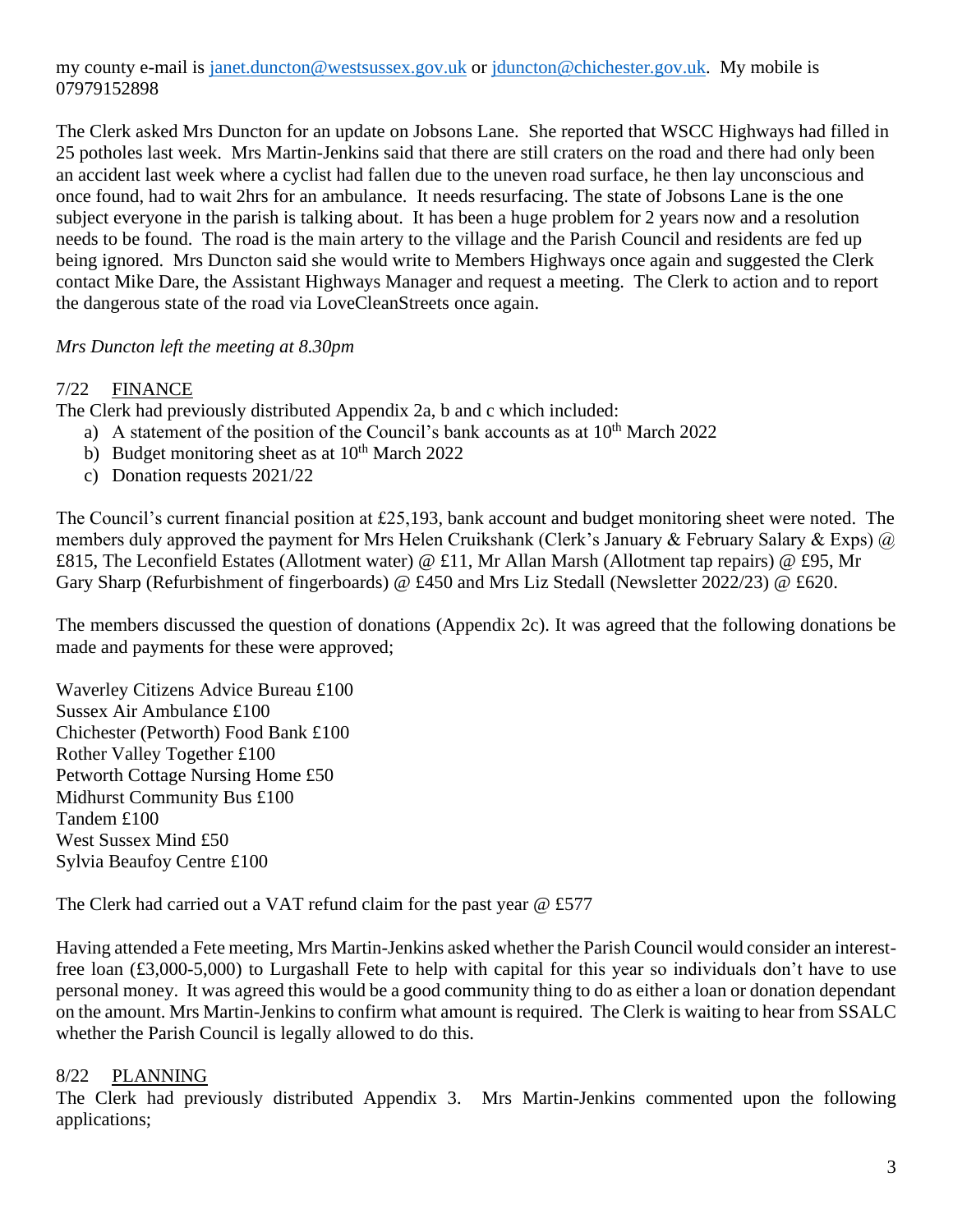# PLANNING APPLICATIONS DISCUSSED SINCE THE LAST PC MEETING

## SDNP/21/06062/HOUS

Location: Old School House, Roundhurst Proposal: Single timber-boarded garage and log store

#### SDNP/21/06156/CND

Location: Barfold Farm, Roundhurst Proposal: Replacement extension & associated landscaping – variation of SDNP/21/00868/LIS for overall reduction of size

## SDNP/22/00098/FUL

Location: Land to The North of Blind Lane Blind Lane Lurgashall West Sussex Proposal: Retrospective planning permission on 1 no. part-built barn (west of field) and 1 no. new barn (north east of field).

#### DECISIONS RECEIVED FROM CDC/SDNPA SINCE THE LAST PC MEETING

## *SDNP/19/04489/FTP*

*Hobstevens Farm, Jobsons Lane, Lurgashall Diversion of footpath 2030 Decision: Order confirmed*

## *SDNP/21/05382/HOUS*

*The Quell, Quell Lane, Lurgashall*

*Alterations to fenestration including new areas of glazing and new areas of timber cladding to match existing building. Solar PV panels to roof. Extension to existing outdoor seating area. Demolition of existing pool house and construction of replacement pool house rationalizing pool layout. Associated hard and soft landscaping works around pool and pool house. Decision: Approved*

## *SDNP/21/06062/HOUS*

*Location: Old School House, Roundhurst Proposal: Single timber-boarded garage and log store Decision: Approved*

#### 9/22 HIGHWAYS INCLUDING VILLAGE GREEN, OPERATION WATERSHED AND WINTER MANAGEMENT

Mr Cooper reported that a number of heavy vehicles have been coming through the village lately and churned up the Village Green. The Green will be rolled shortly and the new season's cutting contract will begin. Dr Tate reported the light had gone out in the phone box; he had checked the bulb which was fine so he will now check the fuse. Gary Sharp had refurbished two fingerboards in the parish @ £450. The Clerk to write and thank him formally.

# 10/22 PLAYGROUND

Mr Cooper reported the playground gate spring was broken once again so he would get Warren Green to look at it. The ROPSA annual inspection is due to be carried out in June.

## 11/22 ALLOTMENTS

Mrs Landstrom reported that she had managed to rent the vacant half plot to a villager. Invoices for the new season 2022/23 will be sent out in April.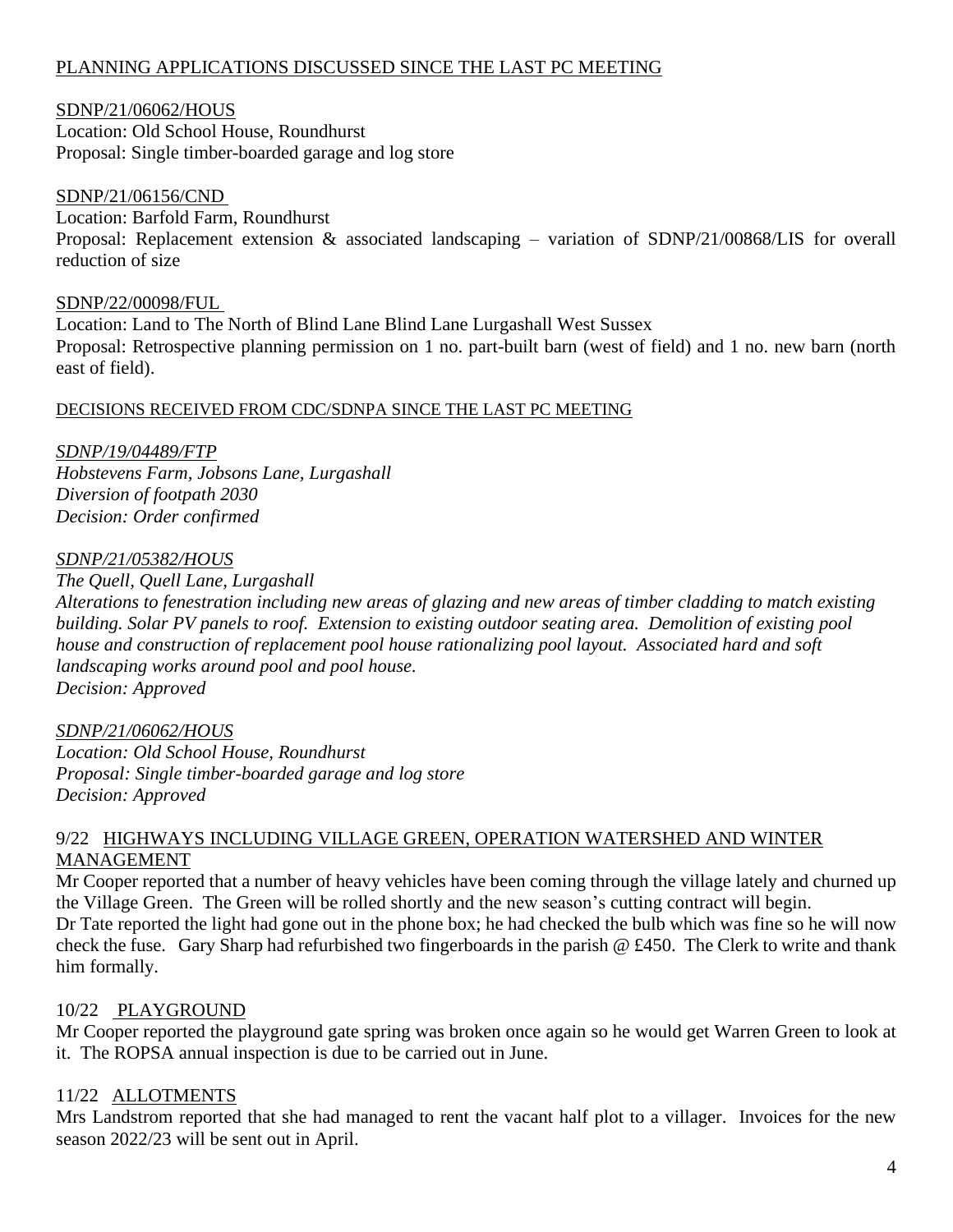# 12/22 RIGHTS OF WAYS

The Clerk reported that Public Bridleway 2017 is temporarily closed due to a dangerous overhanging tree.

# 13/22 L.R.A

Dr Tate reported the date of the L.R A's AGM will be advertised in the next issue of the newsletter.

## 14/22 NEWSLETTER

The Clerk had forwarded the year-end accounts for the newsletter which she had received from the editor, Liz Stedall. Members agreed to continue its financial support @ £620 for 2022/23. Thanks were given to Liz for all her hard work and commitment.

## 15/22 UKRAINE SUPPORT

Mr Jowett is keen for the Parish Council to call a meeting to discuss this as a village. Everyone wants to support and help the Ukrainian refugees. At this stage, members felt the Parish Council should gather all the information as it comes in and disseminate to parishioners through the Lurgashall Link Facebook page. CDC and WSCC are currently waiting on Government advice but there is a website for those interested in helping support. [www.gov.uk/government/news/ukraine-what-you-can-do-to-help](http://www.gov.uk/government/news/ukraine-what-you-can-do-to-help)

The Parish Council is not legally allowed to donate money to the DEC Humanitarian Appeal however it can support local charities if required. Currently local charities are becoming overwhelmed by donations of items and it is not easy to then transport them. Mrs Landstrom said a lot was being done locally in both Midhurst and Petworth and suggested supporting local community need.

Mr Jowett had suggested using the Village Hall car park to provide static accommodation. Mr Cooper had raised the idea at the Village Hall Committee meeting and unfortunately as there are no bathing facilities, this is a non-starter. However, it could be used as a meeting up venue for families who are housed in the village. It is hoped refugees will be accommodated within existing homes for a minimum of six months. Please see link if you are interested [www.gov.uk/register-interest-homes-ukraine](http://www.gov.uk/register-interest-homes-ukraine)

It was agreed to have Ukrainian Support as an agenda item at the Annual Parish Meeting so it could be discussed further when more information will hopefully be available.

*Peter Wilding left the meeting at 8.50pm*

## 16/22 QUEENS PLATINUM JUBILEE CELEBRATIONS

Mr Cooper reported there was a Jubilee meeting last night with local organisations. The celebrations will start on the Wednesday with Film Night showing "The Royal Night Out" presented by Douglas Rae. Saturday is the Lurgashall Fete. There will be a special Church service on Sunday morning with refreshments. Then a village picnic on the Green at 2pm with entertainment and music. The big tea tent will be left up from the fete in case of bad weather.

A tree has been planted in the Jubilee Field, kindly donated by The Leconfield Estates. The Parish Council is hoping to provide a hardwood bench adjacent to the tree with a commemorative plaque. The Clerk to apply to Chichester District Council for a £250 grant to help fund this.

## 17/22 MOBILE SKIP

The mobile skip will return to the Village Hall Car Park on Saturday 23<sup>rd</sup> April at 10am

#### 18/22 QUEENIE HALL MEMORIAL

The Parish Council is fully supportive of the memorial garden and bench idea suggested by the Village Hall Management Committee.